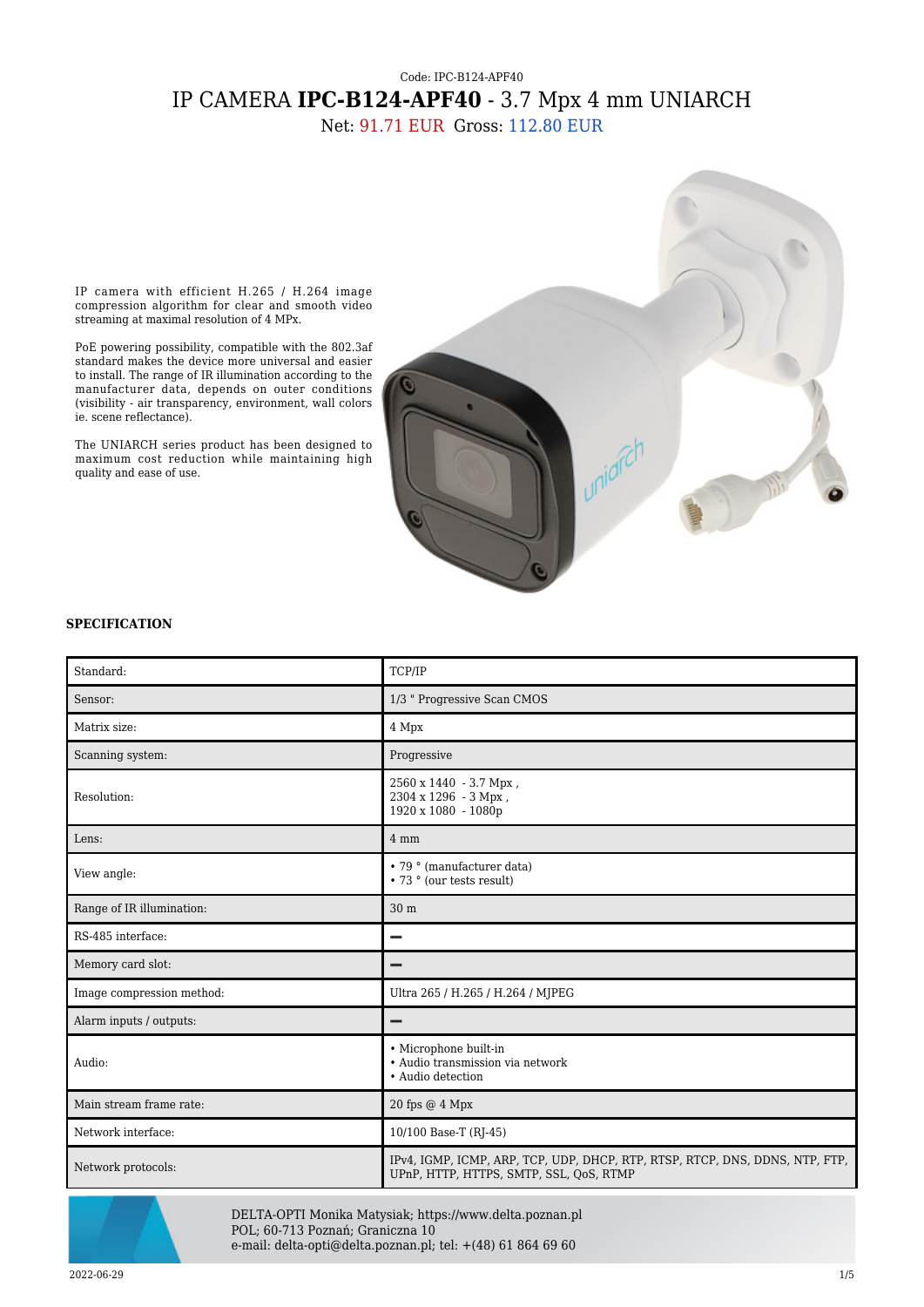| <b>WEB</b> Server:             | Built-in                                                                                                                                                                                                                                                                                                                                                                             |
|--------------------------------|--------------------------------------------------------------------------------------------------------------------------------------------------------------------------------------------------------------------------------------------------------------------------------------------------------------------------------------------------------------------------------------|
| Max. number of on-line users:  | 10                                                                                                                                                                                                                                                                                                                                                                                   |
| ONVIF:                         | ✓                                                                                                                                                                                                                                                                                                                                                                                    |
| Mobile phones support:         | Access by a cloud (P2P)<br>• Android: Free application Uniarch<br>· iOS (iPhone): Free application Uniarch                                                                                                                                                                                                                                                                           |
| Default IP address:            | DHCP or 192.168.1.13                                                                                                                                                                                                                                                                                                                                                                 |
| Default admin user / password: | admin / 123456                                                                                                                                                                                                                                                                                                                                                                       |
| Web browser access ports:      | 80,554                                                                                                                                                                                                                                                                                                                                                                               |
| PC client access ports:        | Port no.: 80 or access by a cloud (P2P) - PC: Free application Uniarch Client                                                                                                                                                                                                                                                                                                        |
| Mobile client access ports:    | 80                                                                                                                                                                                                                                                                                                                                                                                   |
| Port ONVIF:                    | 80                                                                                                                                                                                                                                                                                                                                                                                   |
| RTSP URL:                      | rtsp://192.168.1.13:554/unicast/c1/s0/live - Main stream<br>rtsp://192.168.1.13:554/unicast/c1/s1/live - Sub stream                                                                                                                                                                                                                                                                  |
| Main features:                 | • D-WDR - Wide Dynamic Range<br>• 2D-DNR, 3D-DNR - Digital Noise Reduction<br>• F-DNR (Defog) - Reduction of image noise caused by precipitation<br>• ROI - improve the quality of selected parts of image<br>• BLC/HLC - Back Light / High Light Compensation<br>• Possibility to change the resolution, quality and bit rate<br>• Motion Detection<br>• Configurable Privacy Zones |
| Power supply:                  | • PoE (802.3af),<br>• 12 V DC / 300 mA                                                                                                                                                                                                                                                                                                                                               |
| Power consumption:             | $\leq$ 3.5 W                                                                                                                                                                                                                                                                                                                                                                         |
| Housing:                       | Compact - Plastic + Metal                                                                                                                                                                                                                                                                                                                                                            |
| Color:                         | White + Black                                                                                                                                                                                                                                                                                                                                                                        |
| "Index of Protection":         | IP <sub>67</sub>                                                                                                                                                                                                                                                                                                                                                                     |
| Operation temp:                | -30 °C  60 °C                                                                                                                                                                                                                                                                                                                                                                        |
| Weight:                        | $0.18$ kg                                                                                                                                                                                                                                                                                                                                                                            |
| Dimensions:                    | 142 x 62 x 65 mm                                                                                                                                                                                                                                                                                                                                                                     |
| Supported languages:           | Polish, English                                                                                                                                                                                                                                                                                                                                                                      |
| Manufacturer / Brand:          | <b>UNIVIEW / UNIARCH</b>                                                                                                                                                                                                                                                                                                                                                             |
| Guarantee:                     | 3 years                                                                                                                                                                                                                                                                                                                                                                              |

**PRESENTATION**

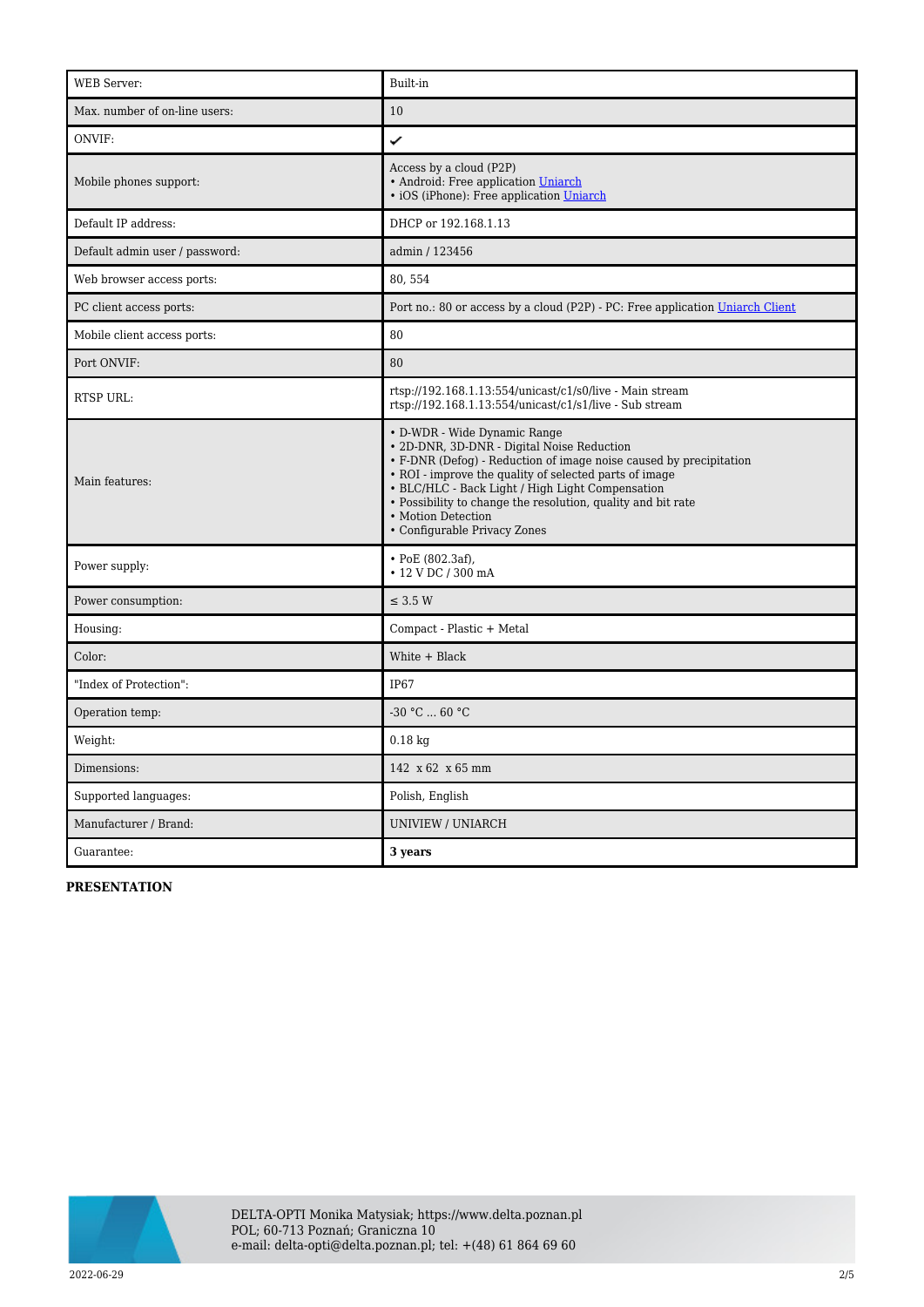

Side view:



Camera mounting side view:



DELTA-OPTI Monika Matysiak; https://www.delta.poznan.pl POL; 60-713 Poznań; Graniczna 10 e-mail: delta-opti@delta.poznan.pl; tel: +(48) 61 864 69 60

2022-06-29 3/5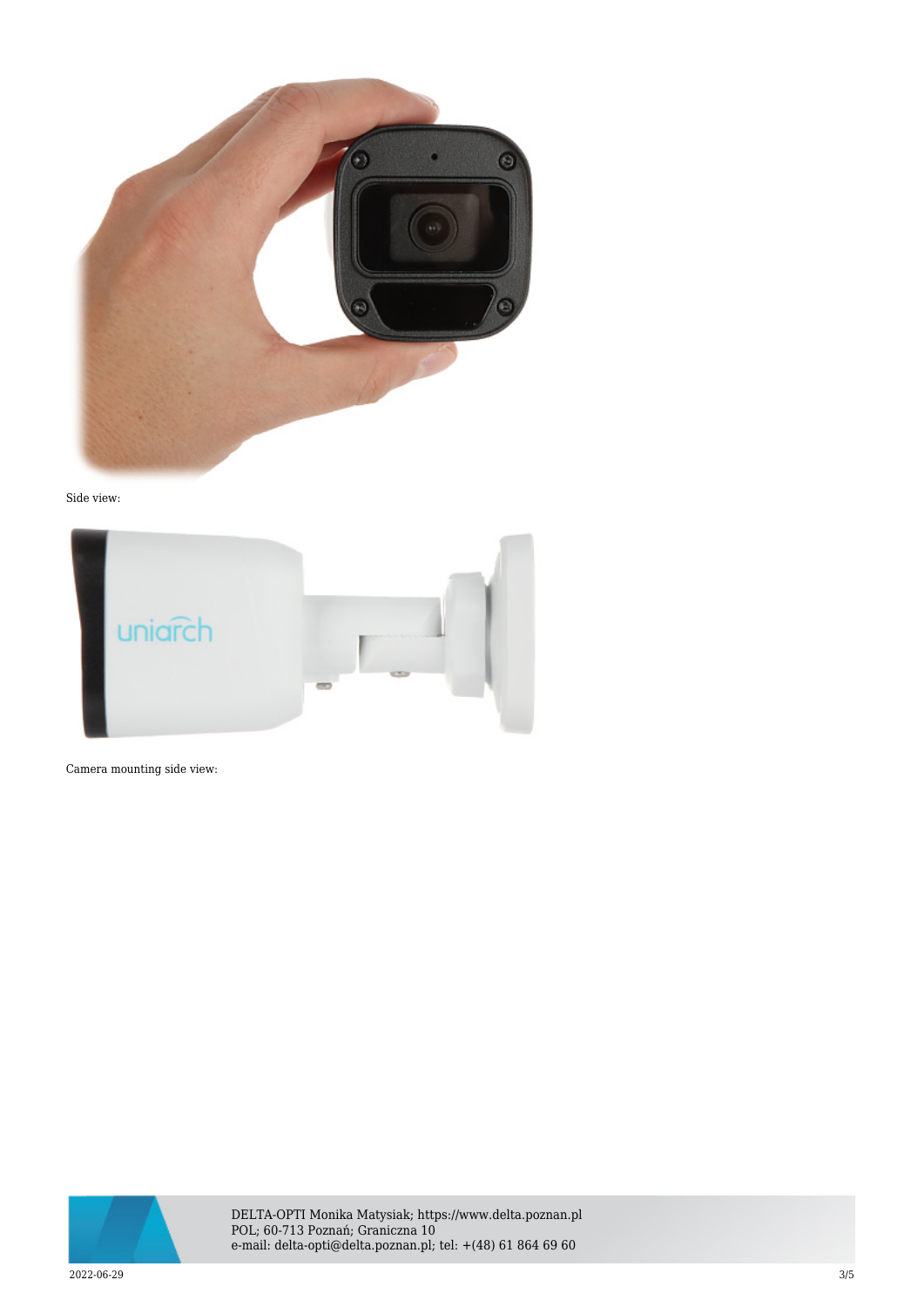

Dimensions:



In the kit:



**OUR TESTS**



DELTA-OPTI Monika Matysiak; https://www.delta.poznan.pl POL; 60-713 Poznań; Graniczna 10 e-mail: delta-opti@delta.poznan.pl; tel: +(48) 61 864 69 60

2022-06-29 4/5